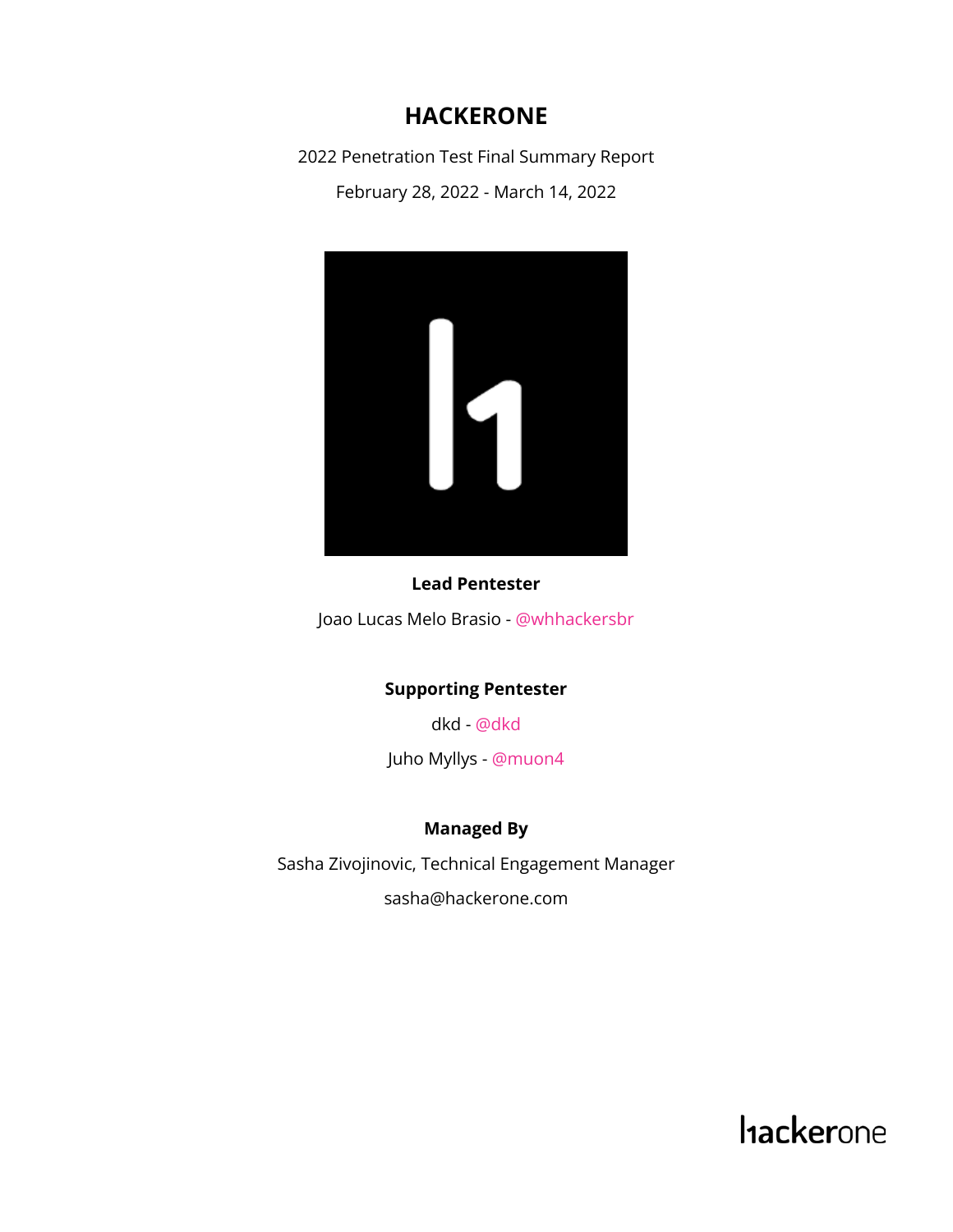# **Disclaimer**

 $\overline{\phantom{a}}$ 

The scope and objectives of this review are summarized in the Findings Summary. The matters raised in this report are only those identified during the review and are not necessarily a comprehensive statement of all weaknesses that exist or all actions that might be taken. This work was performed under limitations of time and scope that may not be a limitation faced by a persistent actor. The review is based at a specific point in time, in an environment where both the systems and the threat profiles are dynamically evolving. It is therefore possible that vulnerabilities exist or will arise that were not identified during the review and there may or will have been events, developments, and changes in circumstances subsequent to its issue.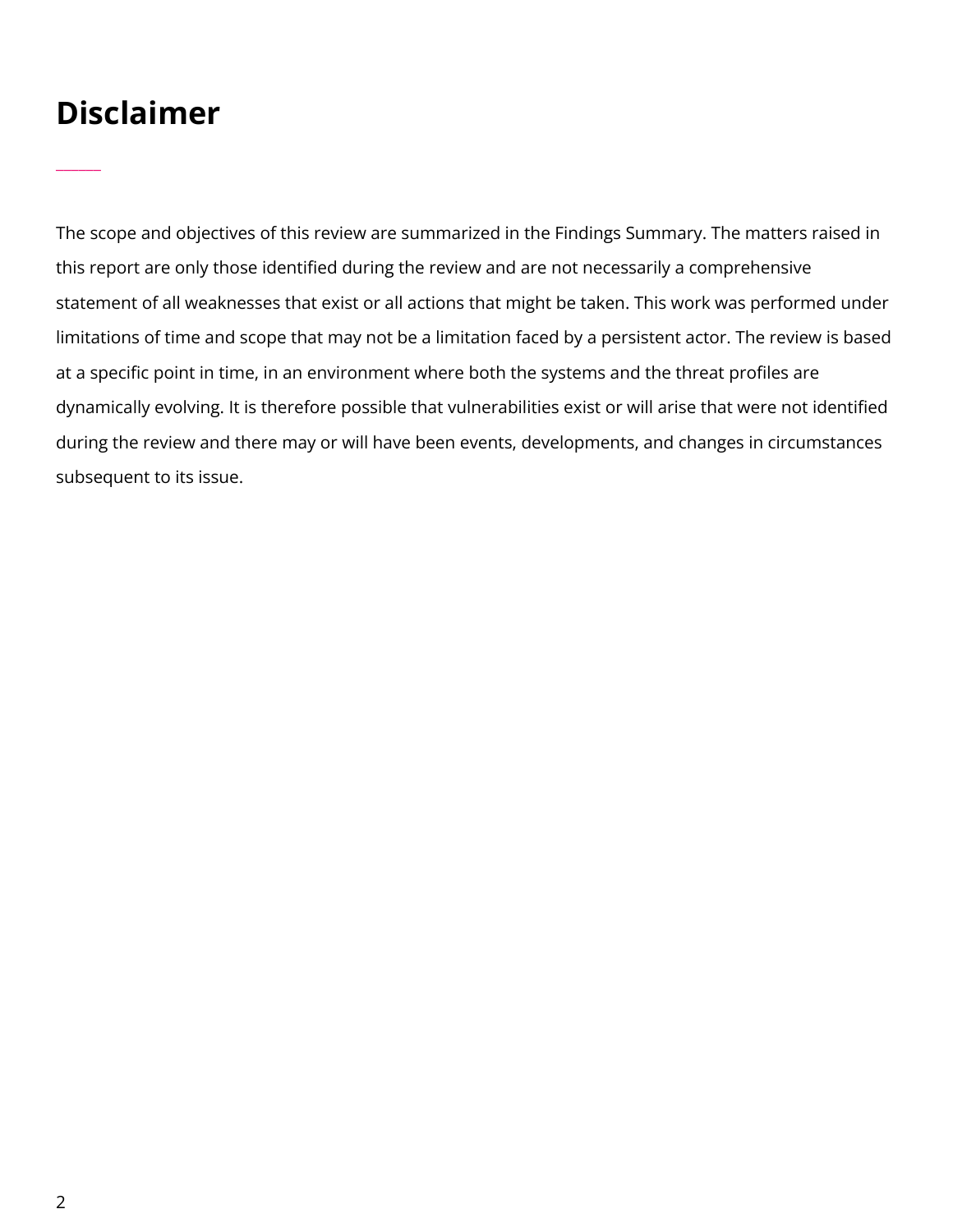# **Table of Contents**

 $\overline{\phantom{a}}$ 

| <b>1. Executive Summary</b>                 | 5              |
|---------------------------------------------|----------------|
| 1.1 Recommendations                         | 6              |
| 2. Scope Summary                            | 7              |
| 2.1 In-Scope Assets                         | $\overline{7}$ |
| 2.2 Vulnerable Assets                       | $\overline{7}$ |
| 3. Findings Summary                         | 8              |
| 3.1 Vulnerability Classification & Severity | 8              |
| 3.2 Total Findings                          | 9              |
| 3.3 Findings by Asset                       | 10             |
| 3.3.1 Asset: hackerone.com                  | 10             |
| State of security: hackerone.com            | 10             |
| Vulnerability summary: hackerone.com        | 10             |
| 3.3.2 Asset: api.hackerone.com              | 11             |
| State of security: api.hackerone.com        | 11             |
| Vulnerability summary: api.hackerone.com    | 11             |
| 3.3.3 Asset: 66.232.20.0/23                 | 11             |
| State of security: 66.232.20.0/23           | 11             |
| Vulnerability summary: 66.232.20.0/23       | 11             |
| 3.3.4 Asset: 34.213.196.80/28               | 11             |
| State of security: 34.213.196.80/28         | 11             |
| Vulnerability summary: 34.213.196.80/28     | 11             |
| 4. Methodology                              | 12             |
| 4.1 Overview                                | 12             |
| 4.2 Engagement Phases                       | 12             |
| 4.2.1 Project Alignment                     | 12             |
| 4.2.2 Attack Surface Discovery              | 13             |
| 4.2.3 Attack Surface Analysis               | 13             |
| 4.2.4 Hacker Testing                        | 13             |
| 4.2.5 Reporting                             | 14             |
| <b>5. About HackerOne</b>                   | 15             |
| 6. Appendix                                 | 16             |
| Appendix A. HackerOne Security Checklists   | 16             |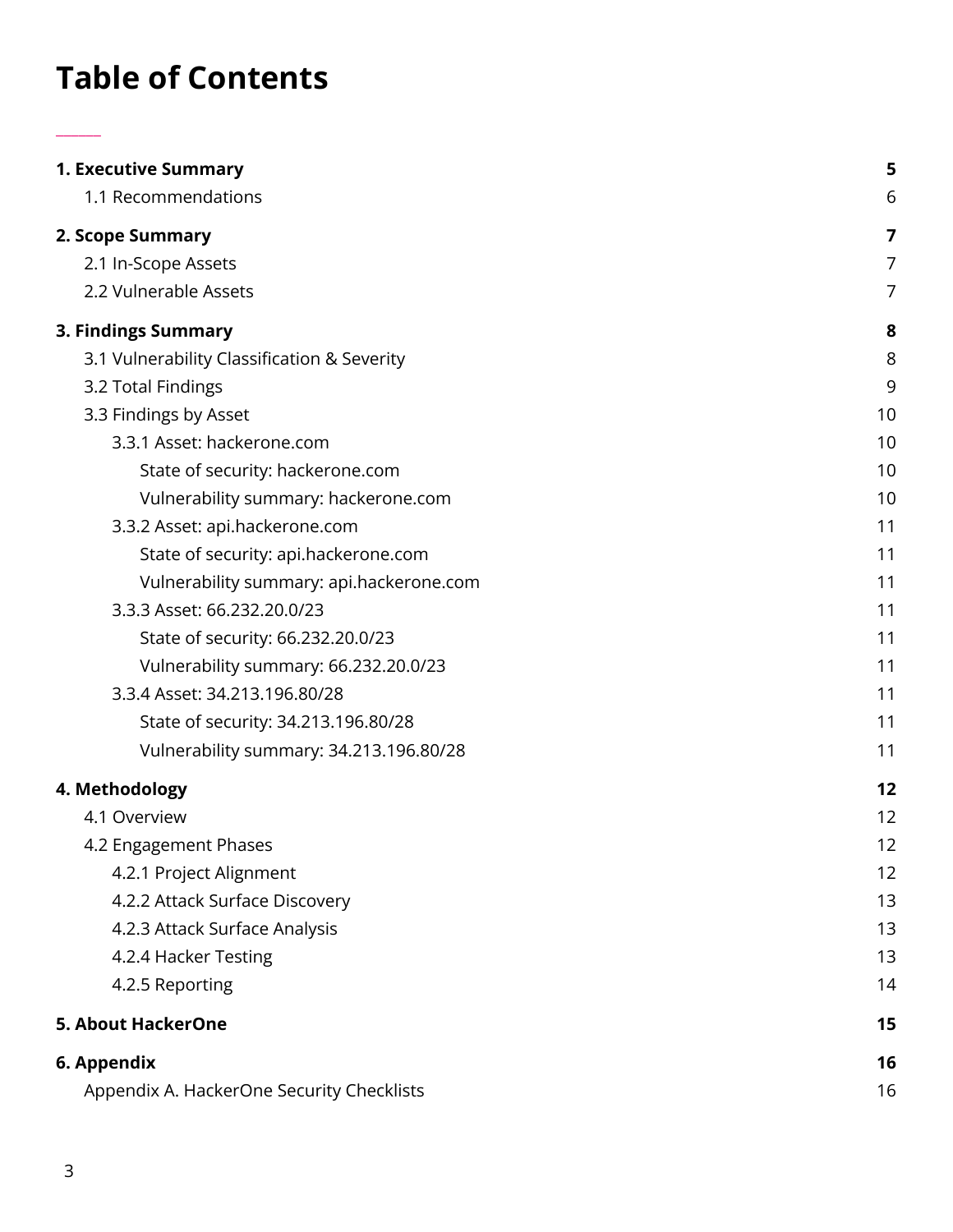| HackerOne Web Security Checklist | 16 |
|----------------------------------|----|
| Appendix B. Test Restrictions    | 18 |
| Appendix C. Tools                | 18 |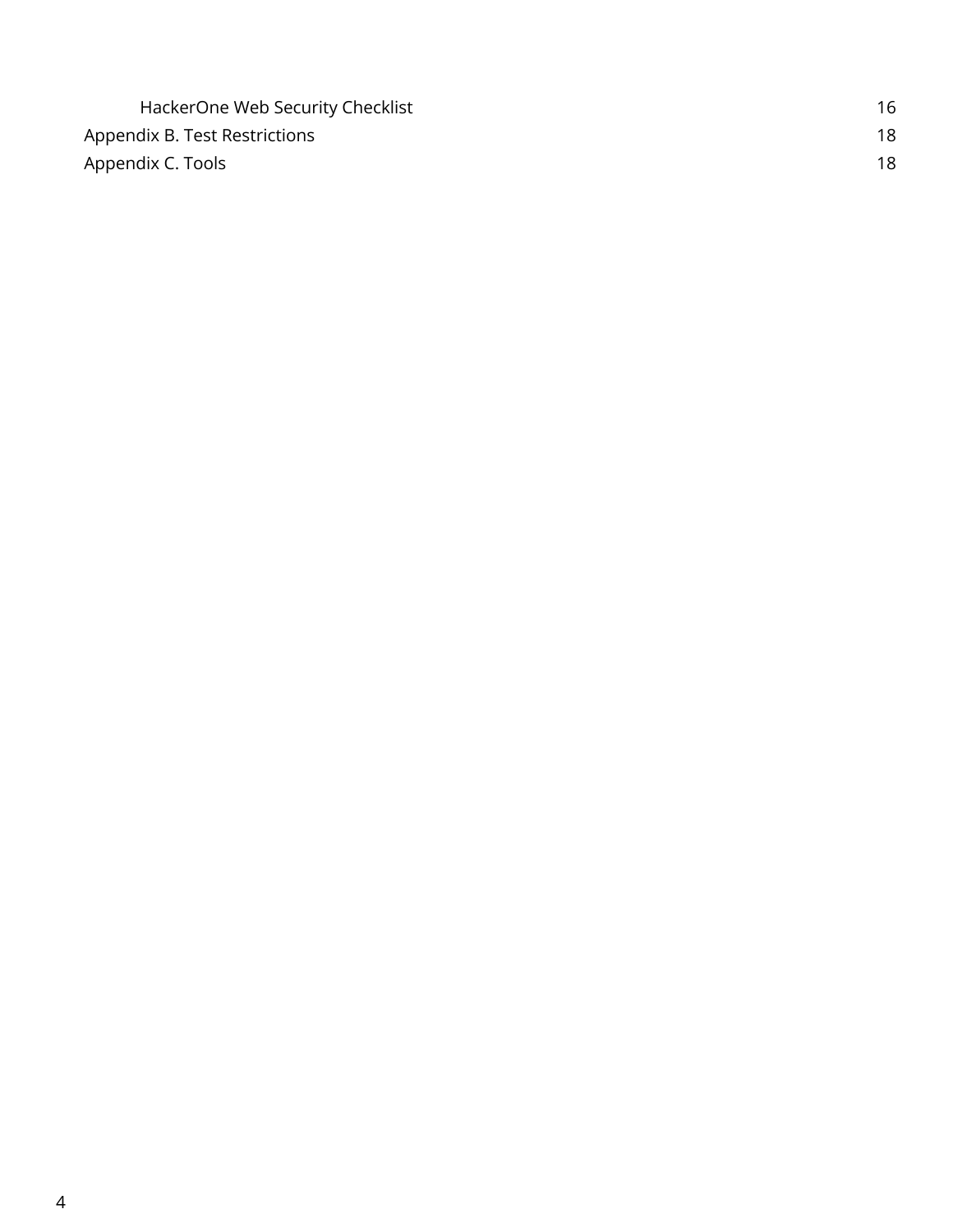# <span id="page-4-0"></span>**1. Executive Summary**

\_\_\_\_\_\_

Hackerone engaged a team of three testers to perform a penetration test from February 28, 2022 to March 14, 2022. This report is a reflection of the state of security across systems tested during this period.

During this timeframe, one vulnerability was identified. Zero vulnerabilities were found that had a Common Vulnerability Scoring System (CVSS) rating of 7.0 or higher.

A gray box penetration test of HackerOne's Web Application, API and external infrastructure was conducted to assess its risk posture and identify security issues that could negatively affect the data, systems, or reputation of HackerOne.

The testers approached the engagement with a hybrid methodology, consisting of a largely manual set of tests with the help of some automated tooling to provide coverage. The main goal was a holistic assessment of the security of the application's functionality, business logic, and vulnerabilities such as those cataloged in the 2021 OWASP Top 10. The assessment also included a review of security controls and requirements listed in the OWASP Application Security Verification Standard (ASVS).

The in-scope assets "hackerone.com" and "api.hackerone.com" were found to be very resilient against the vulnerability types outlined in the methodology. No vulnerabilities were found in the Cross-Site Scripting, Cross-Site Request Forgery, Remote Code Execution, injection categories. The external infrastructure elements were well configured and did not present any services with vulnerabilities or misconfigurations that could pose a security risk.

Section 4. [Methodology](#page-11-0) contains additional information related to the testing methodology used in this engagement.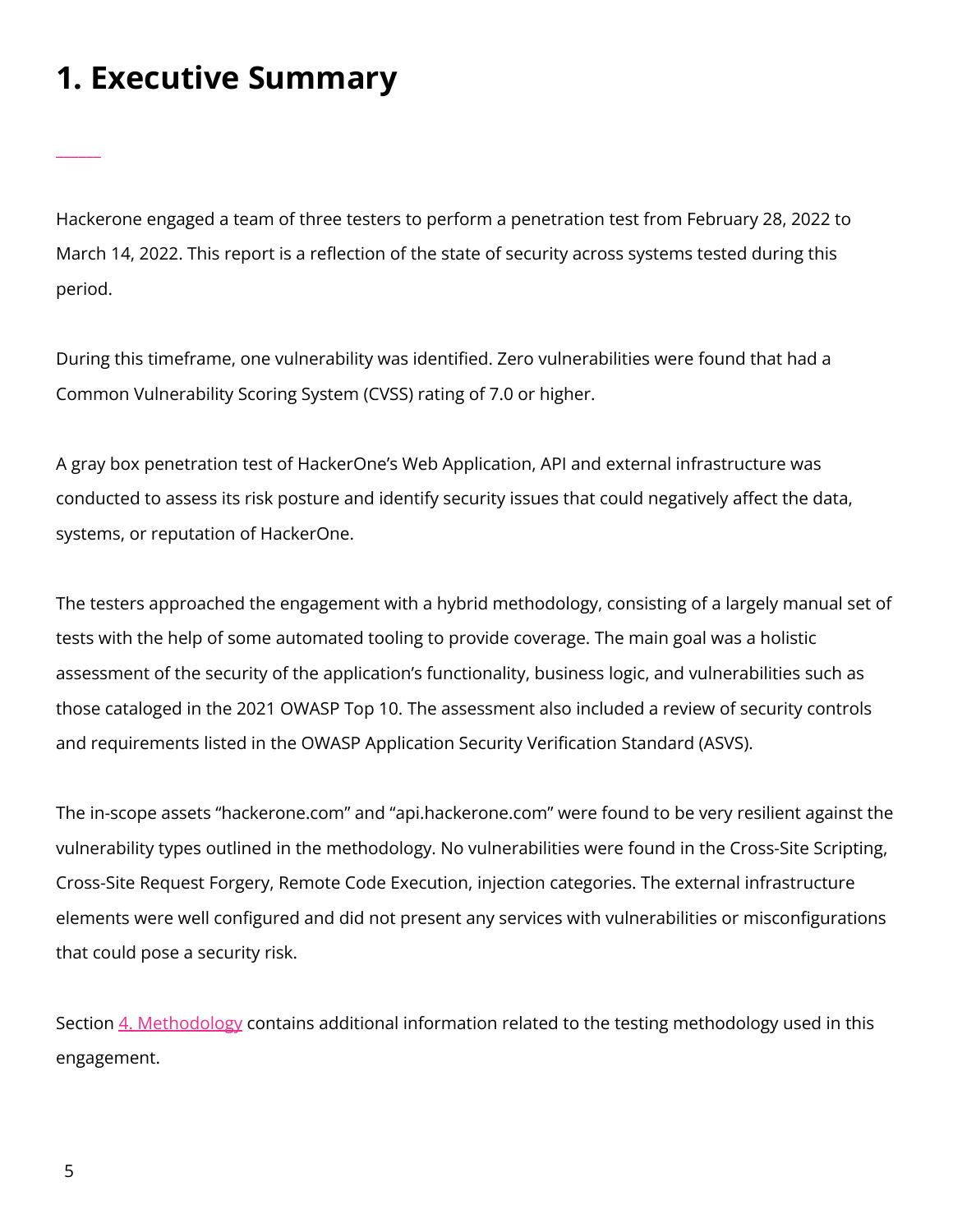## <span id="page-5-0"></span>**1.1 Recommendations**

Based on the results of this assessment, there are no recommendations.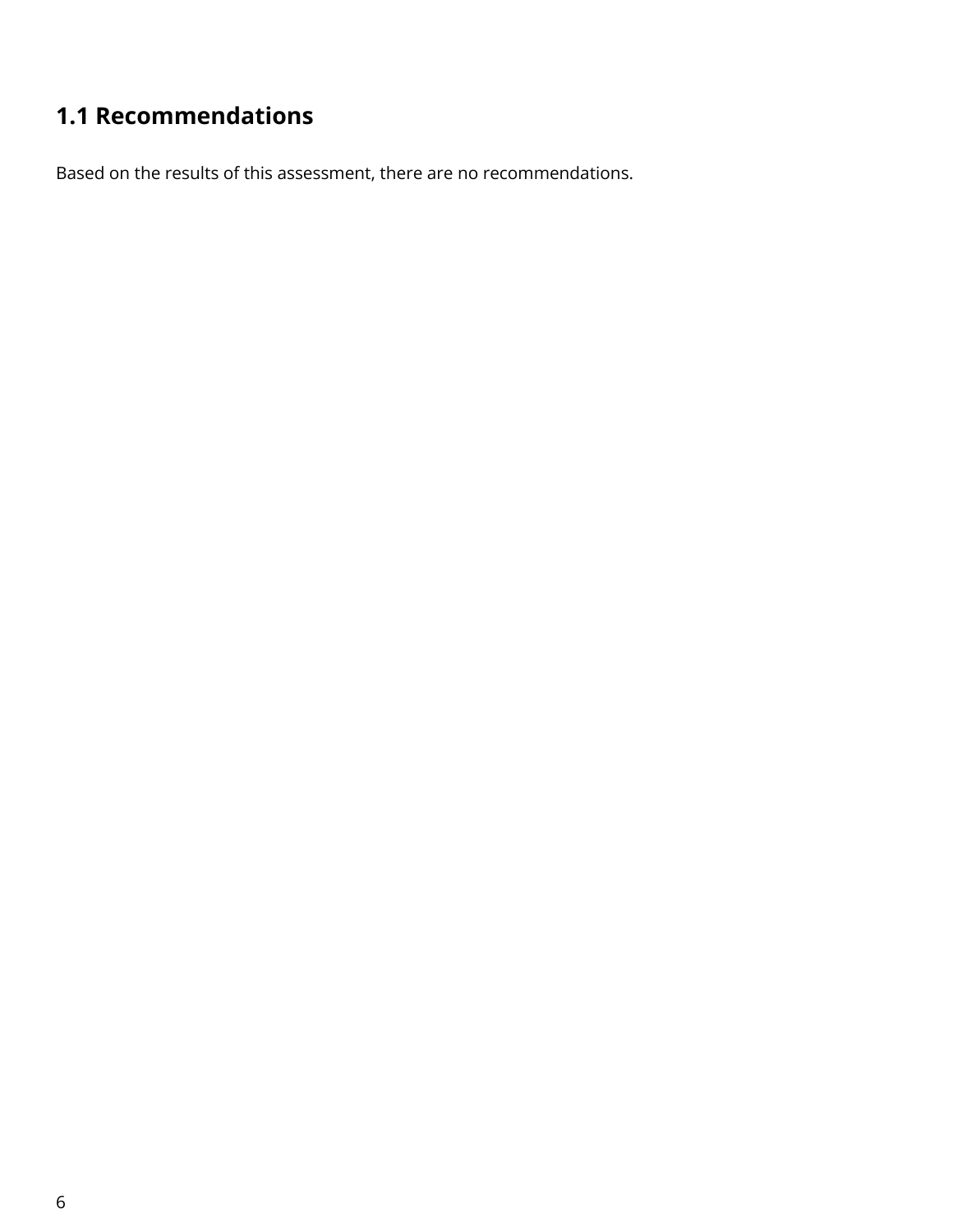# <span id="page-6-0"></span>**2. Scope Summary**

### <span id="page-6-1"></span>**2.1 In-Scope Assets**

\_\_\_\_\_\_

The following assets were considered explicitly in-scope for testing:

| Assets In Scope                      | Hostname/CIDR     |
|--------------------------------------|-------------------|
| HackerOne Web Application            | hackerone.com     |
| HackerOne API                        | api.hackerone.com |
| HackerOne External Infrastructure    | 66.232.20.0/23    |
| HackerOne Application Infrastructure | 34.213.196.80/28  |

### <span id="page-6-2"></span>**2.2 Vulnerable Assets**

There were no notable vulnerabilities found in the following assets:

- hackerone.com
- api.hackerone.com
- 66.232.20.0/23
- 34.213.196.80/28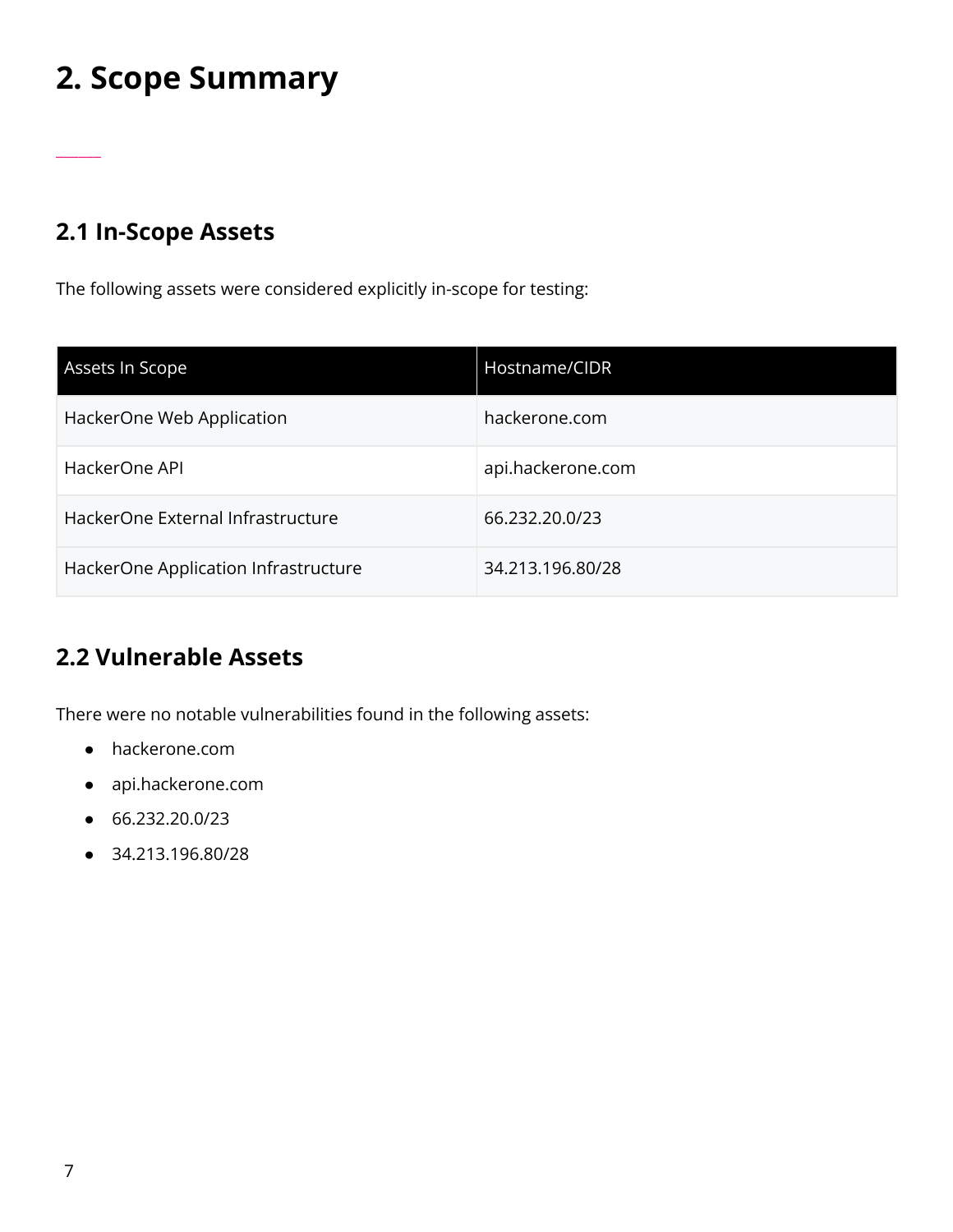# <span id="page-7-0"></span>**3. Findings Summary**

 $\overline{\phantom{a}}$ 

Findings are sorted by their severity and grouped by the asset and CWE classification. Each asset section will contain a summary. Table 1 in the executive summary contains the total number of identified security vulnerabilities per asset per risk indication. All findings were entered in the HackerOne platform, which is the authoritative source for the information on the vulnerabilities and can be referred to for details about each finding.

### <span id="page-7-1"></span>**3.1 Vulnerability Classification & Severity**

To categorize vulnerabilities according to a commonly understood vulnerability taxonomy, HackerOne uses the industry-standard Common Weakness Enumeration (CWE). CWE is a community-developed taxonomy of common software security weaknesses. It serves as a common language, a measuring stick for software security tools, and as a baseline for weakness identification, mitigation, and prevention efforts.

To rate the severity of vulnerabilities, HackerOne uses the industry standard Common Vulnerability Scoring System (CVSS) to calculate severity for each identified security vulnerability. CVSS provides a way to capture the principal characteristics of a vulnerability, and produce a numerical score reflecting its severity, as well as a textual representation of that score.

To help prioritize vulnerabilities and assist vulnerability management processes, HackerOne translates the numerical CVSS rating to a qualitative representation (such as low, medium, high and critical):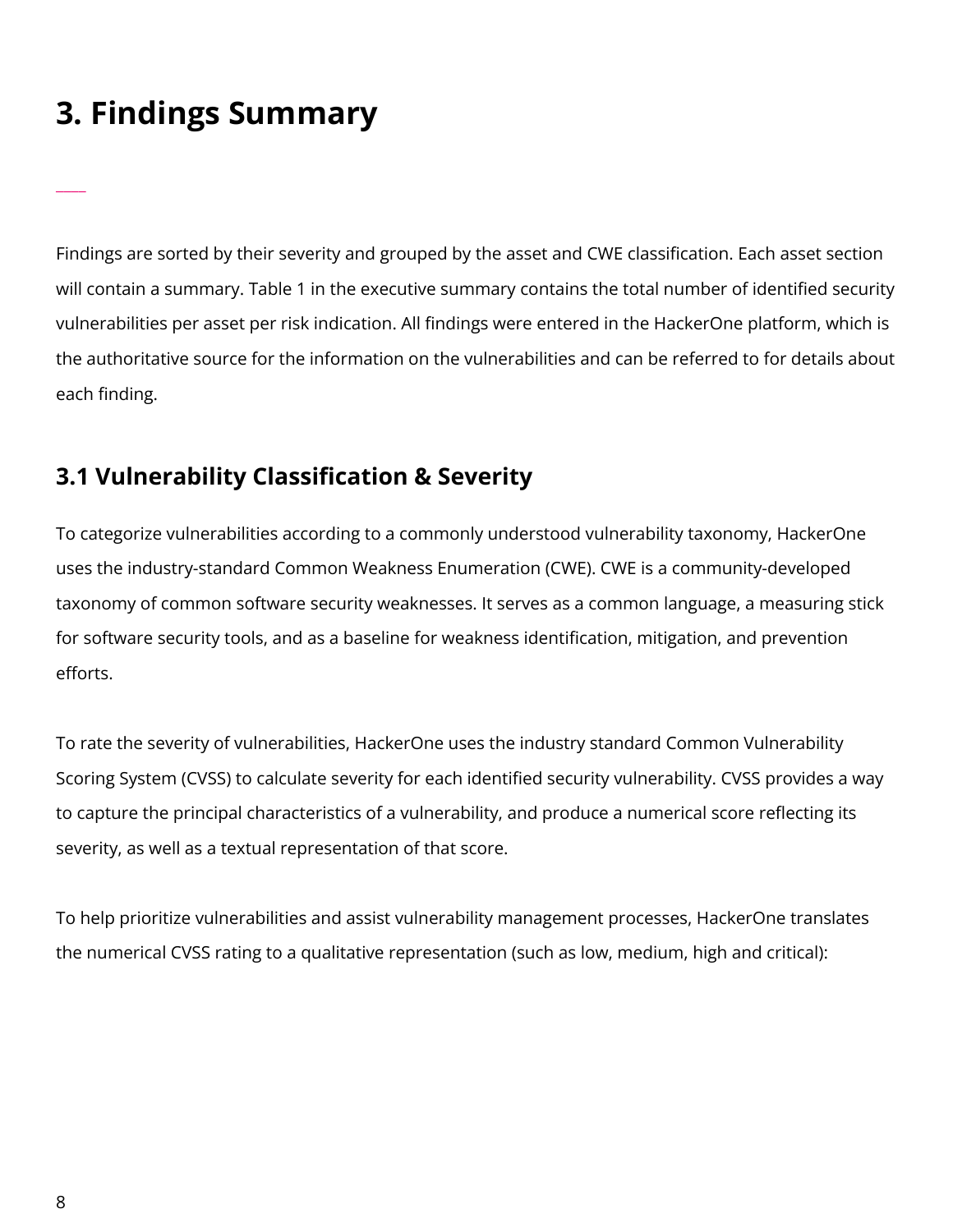

More information about CWE can be found on MITRE's website: <https://cwe.mitre.org/>.

More information about CVSS can be found on the Forum for Incident Response and Security Teams' (FIRST) website: <https://www.first.org/cvss>.

## <span id="page-8-0"></span>**3.2 Total Findings**

During the engagement, no vulnerabilities were identified.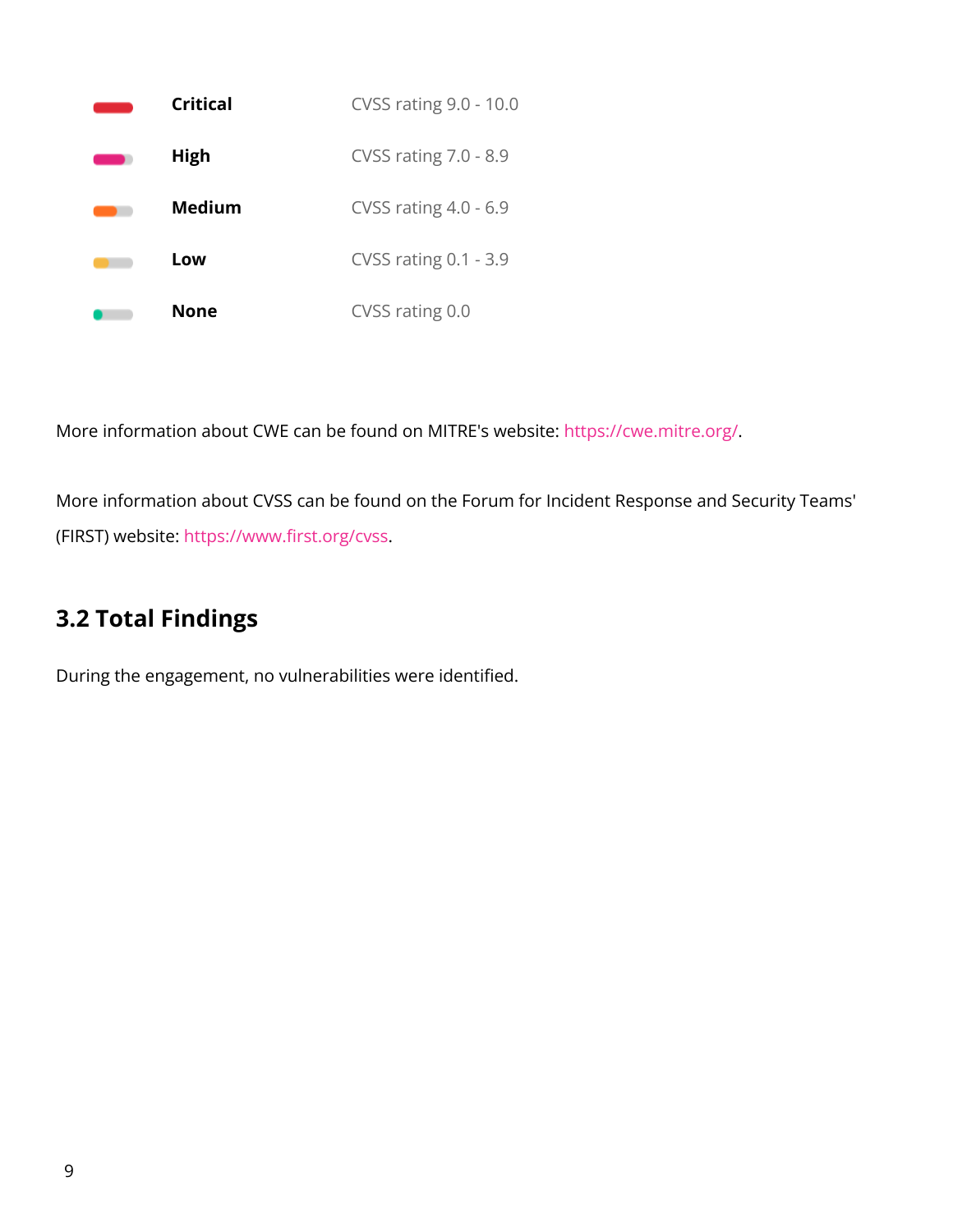### <span id="page-9-0"></span>**3.3 Findings by Asset**

The following section breaks down the state of security and findings for each individual asset that was tested during the engagement

### <span id="page-9-1"></span>**3.3.1 Asset: hackerone.com**

<span id="page-9-2"></span>State of security: hackerone.com

No vulnerabilities were identified during the pentest.

<span id="page-9-3"></span>Vulnerability summary: hackerone.com

No vulnerabilities were identified during the pentest.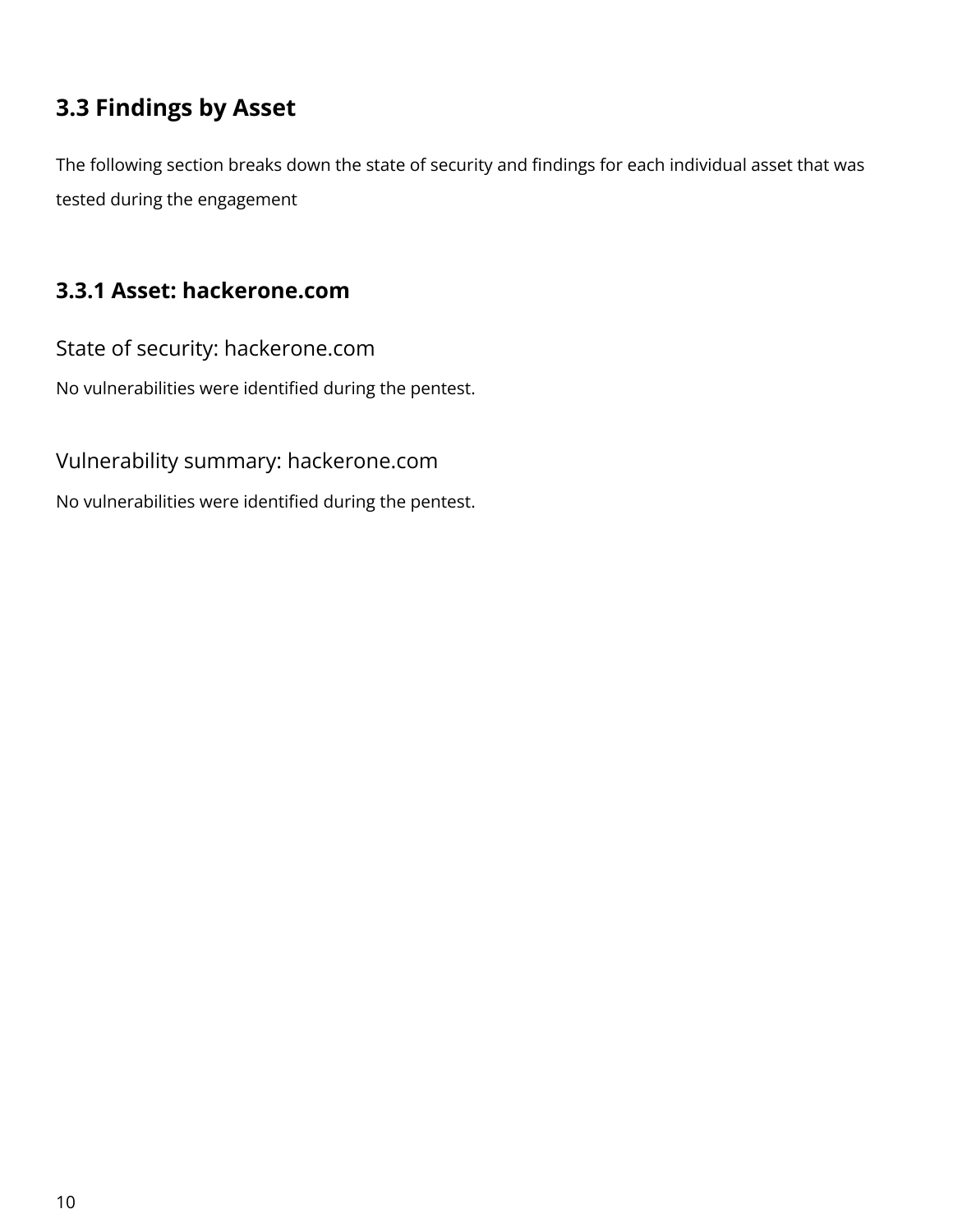### <span id="page-10-0"></span>**3.3.2 Asset: api.hackerone.com**

<span id="page-10-1"></span>State of security: api.hackerone.com

No vulnerabilities were identified during the pentest.

<span id="page-10-2"></span>Vulnerability summary: api.hackerone.com

During the engagement, no vulnerabilities were found in this asset.

### <span id="page-10-3"></span>**3.3.3 Asset: 66.232.20.0/23**

<span id="page-10-4"></span>State of security: 66.232.20.0/23

No vulnerabilities were identified during the pentest.

<span id="page-10-5"></span>Vulnerability summary: 66.232.20.0/23

During the engagement, no vulnerabilities were found in this asset.

### <span id="page-10-6"></span>**3.3.4 Asset: 34.213.196.80/28**

<span id="page-10-7"></span>State of security: 34.213.196.80/28

No vulnerabilities were identified during the pentest.

<span id="page-10-8"></span>Vulnerability summary: 34.213.196.80/28

During the engagement, no vulnerabilities were found in this asset.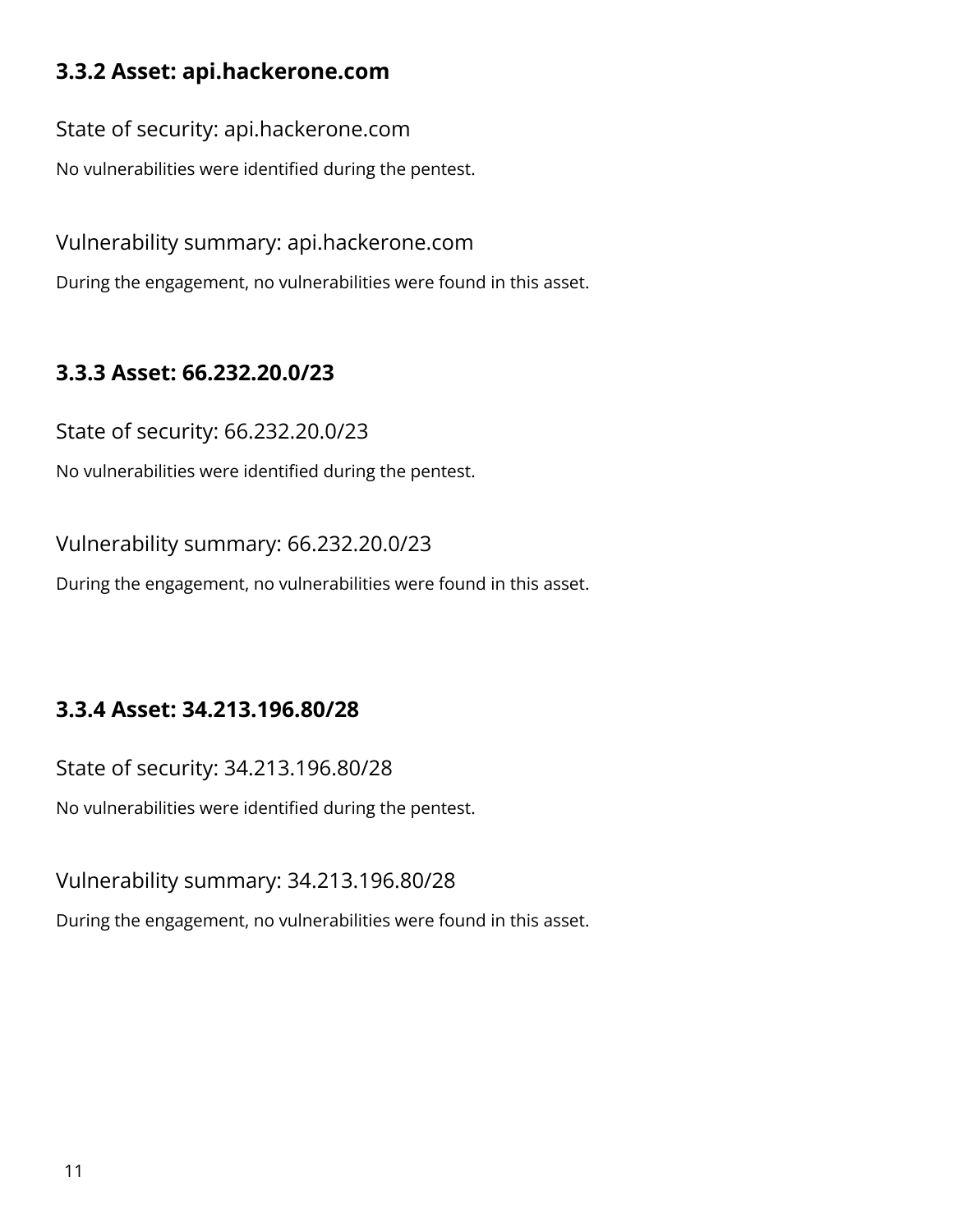# <span id="page-11-0"></span>**4. Methodology**

#### <span id="page-11-1"></span>**4.1 Overview**

\_\_\_\_\_\_

A HackerOne pentest engagement follows a series of methodologies, checklists, and guidelines to ensure a balance between consistent customer experience, coverage of testing, and depth of testing. HackerOne develops these tools using industry best practices such as OSSTMM, OWASP, NIST, PTES, and ISSAF; as well as, proprietary knowledge gained through HackerOne's platform that services hundreds of on-going and/or timeboxed engagements and a community of over 1,000,000 hackers. Using this combination of best practices and proprietary experience HackerOne is confident that its penetration tests provide a thorough level of security assurance and an unbiased assessment of the state of security for its customers. This section covers the engagement experience and approach.

#### <span id="page-11-2"></span>**4.2 Engagement Phases**



#### <span id="page-11-3"></span>4.2.1 Project Alignment

HackerOne leverages experts from several internal teams to support customers and understand the goals and expectations for the pentest engagement. HackerOne then works with our community to select highly talented and qualified pentesters that best fit the individual customer's needs and technologies. HackerOne works with the customer to establish Rules of Engagement for the testing activities where applicable, and establishes lines of communication for all stakeholders to ensure that risks to the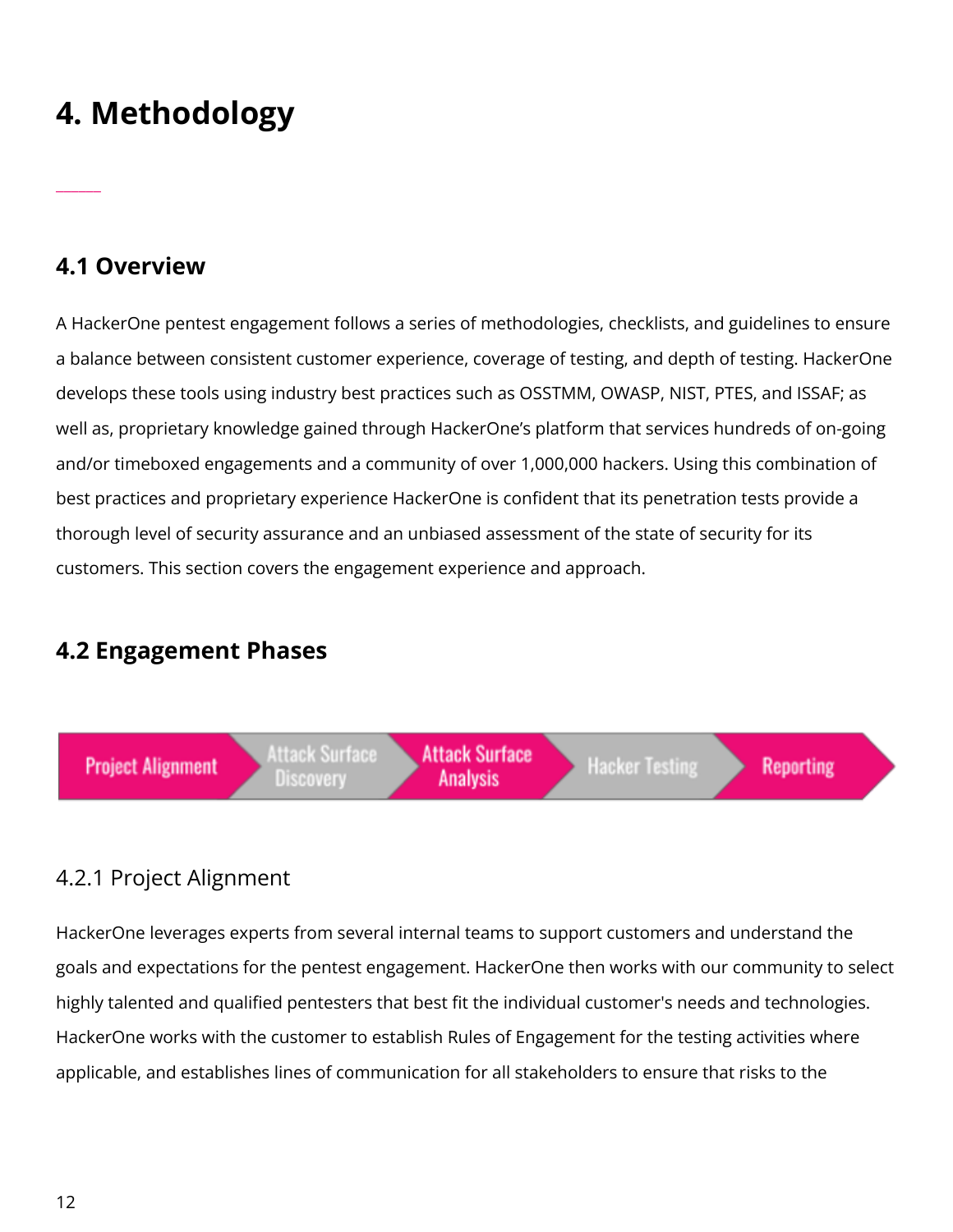in-scope assets are minimized. The outcome of this phase is a fully aligned team from customer to hackers to ensure the testing engagement launches with the utmost chance of success.

#### <span id="page-12-0"></span>4.2.2 Attack Surface Discovery

The selected pentesters for the engagement begin their testing efforts by conducting initial discovery efforts including tasks such as ensuring hosts are alive and stable, understanding all possible functionalities, and identifying access levels that exist on the in-scope assets. During this phase findings may certainly be discovered; however, the true intent of this phase is for pentesters to familiarize themselves with the environment and conduct initial research towards the customer's in-scope assets. The outcome of this phase is that the Pentest Team is familiar with the assets and environment that they are conducting testing against/within.

#### <span id="page-12-1"></span>4.2.3 Attack Surface Analysis

During this phase, the Pentest Team will begin active testing activities to understand the state of perimeter defenses and identify the most likely attack vectors for the environment. The Pentest Team will also begin looking at core functionality to begin to identify initial weaknesses in the system. The outcome of this phase is to identify likely attack vectors, and gain a deeper understanding towards the state of security for the assets/environment being tested.

#### <span id="page-12-2"></span>4.2.4 Hacker Testing

In this phase, HackerOne empowers the Pentest Team with both high level coverage requirements to ensure breadth of coverage, and detailed testing guides to ensure depth of coverage towards the assets in-scope for the engagement while also allowing for unique experience that each pentester brings to the engagement. During this phase, pentesters launch their most aggressive attacks towards the in-scope assets in an effort to ensure the most thorough level of security assurance for the customer. The outcome of this phase is to gain an appropriate level of understanding towards the security assurance for all assets engaged.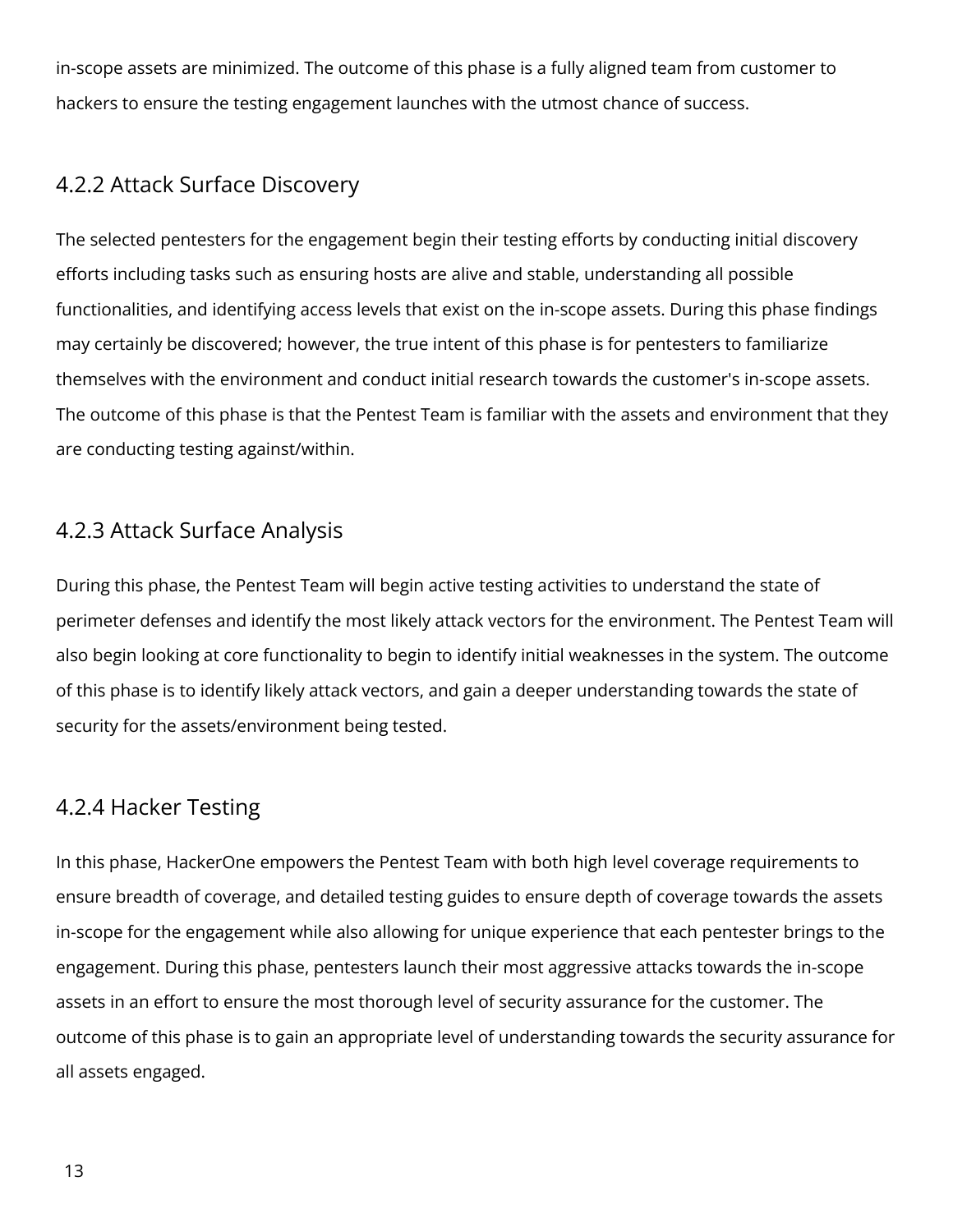#### <span id="page-13-0"></span>4.2.5 Reporting

During this phase HackerOne collaborates with the Pentest Team and the customer to ensure that all testing efforts and details towards findings are accurately gathered and included in deliverables for the customer. HackerOne's reports are an impartial reflection of the assessment conducted against the customers assets and while they may be customized, they can not be influenced by the customers directive. The goal of this phase is to capture the true state of security for the assets in-scope, from HackerOne's perspective, in a media form that is transferable and reusable as needed.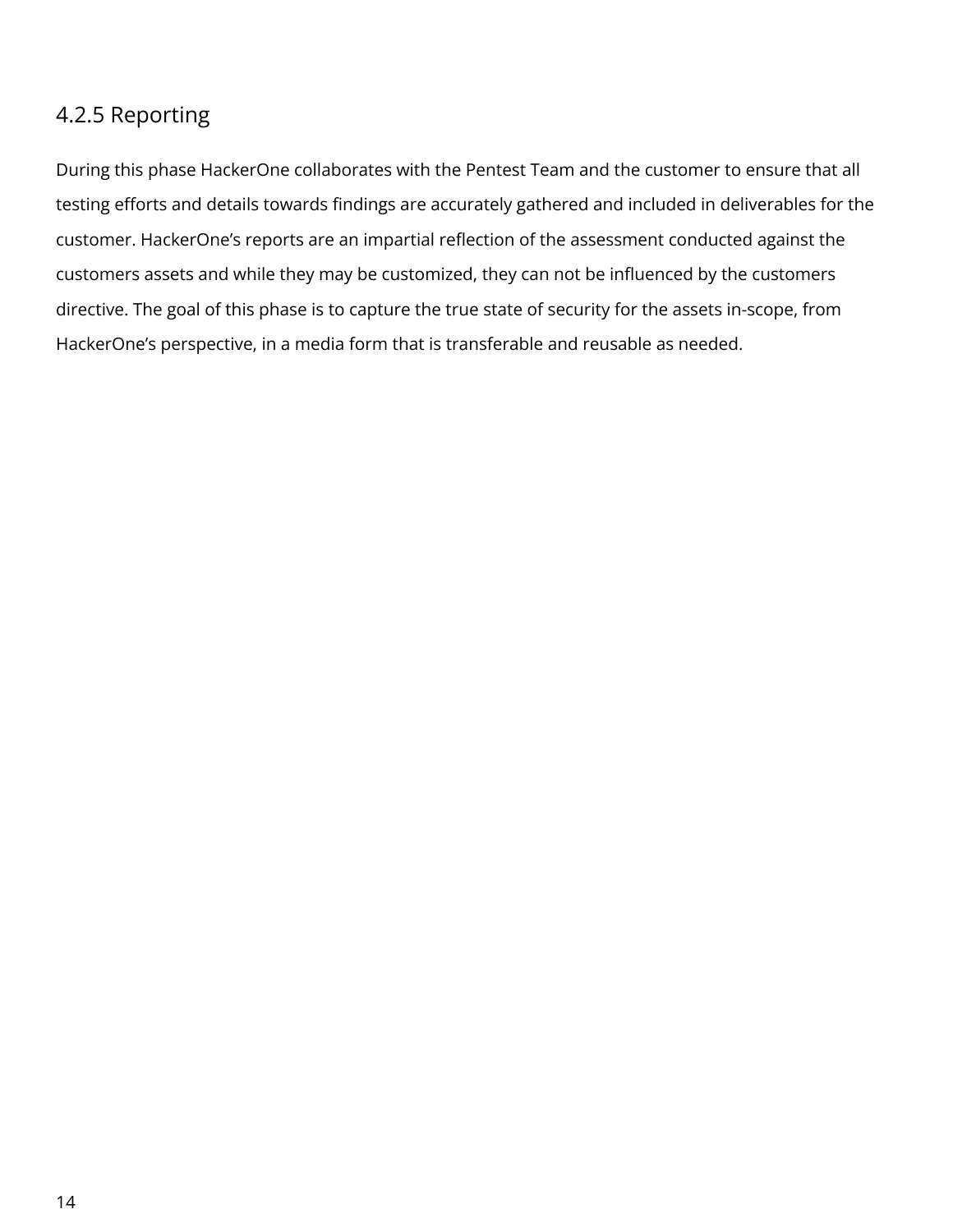# <span id="page-14-0"></span>**5. About HackerOne**

\_\_\_\_\_\_

HackerOne is trusted by over 1,350 organizations worldwide to find and fix security vulnerabilities using the largest team of security researchers on the planet.

Our community of over 1,000,000 researchers has found over 120,000 valid vulnerabilities for organizations including Starbucks, Google, Lufthansa, Toyota, Hyatt, and Goldman Sachs, as well as for high-profile programs for the U.S. Department of Defense such as Hack the Pentagon, Hack the Army, Hack the Air Force, and Hack the Marines.

HackerOne customers worldwide depend on our penetration testing products and services to secure their applications, data, and people, and to make the internet a safer place for everyone.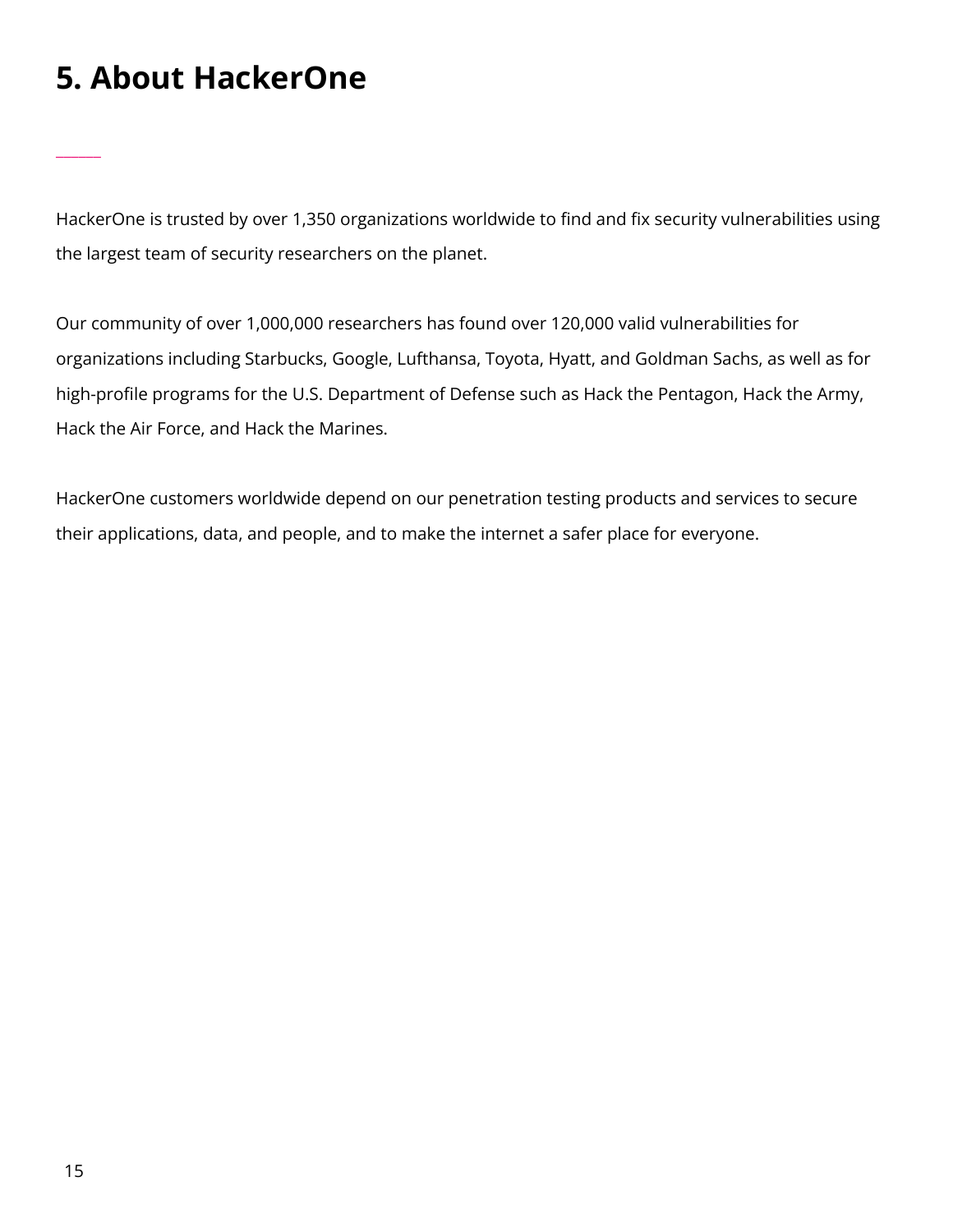# <span id="page-15-0"></span>**6. Appendix**

\_\_\_\_\_\_

## <span id="page-15-1"></span>**Appendix A. HackerOne Security Checklists**

<span id="page-15-2"></span>HackerOne Web Security Checklist

| Check Name                                     | Description                                                                                                                                                                                                                                                                                                                                                                                                    |
|------------------------------------------------|----------------------------------------------------------------------------------------------------------------------------------------------------------------------------------------------------------------------------------------------------------------------------------------------------------------------------------------------------------------------------------------------------------------|
| <b>Unvalidated Redirects</b><br>and Forwards   | Unvalidated redirects and forwards are possible when a web application<br>accepts untrusted input that could cause the web application to redirect the<br>request to a URL contained within untrusted input. By modifying untrusted<br>URL input to a malicious site, an attacker may successfully launch a phishing<br>scam, steal user credentials, or bypass referrer checks to perform chained<br>attacks. |
| Using Components with<br>Known Vulnerabilities | Using components with known vulnerabilities occurs when application<br>developers or deployers fail to keep third-party libraries/tools up to date.<br>This can result in cases where known vulnerabilities and their exploits are<br>able to apply outside of their original context.                                                                                                                         |
| <b>Insecure Deserialization</b>                | Insecure deserialization vulnerabilities occur when attacker-controlled data<br>is directly deserialized, often leading to remote code execution. This could<br>affect Java deserialization via ObjectInputStream, PHP via unserialize,<br>Python via pickle or marshal, and many others.                                                                                                                      |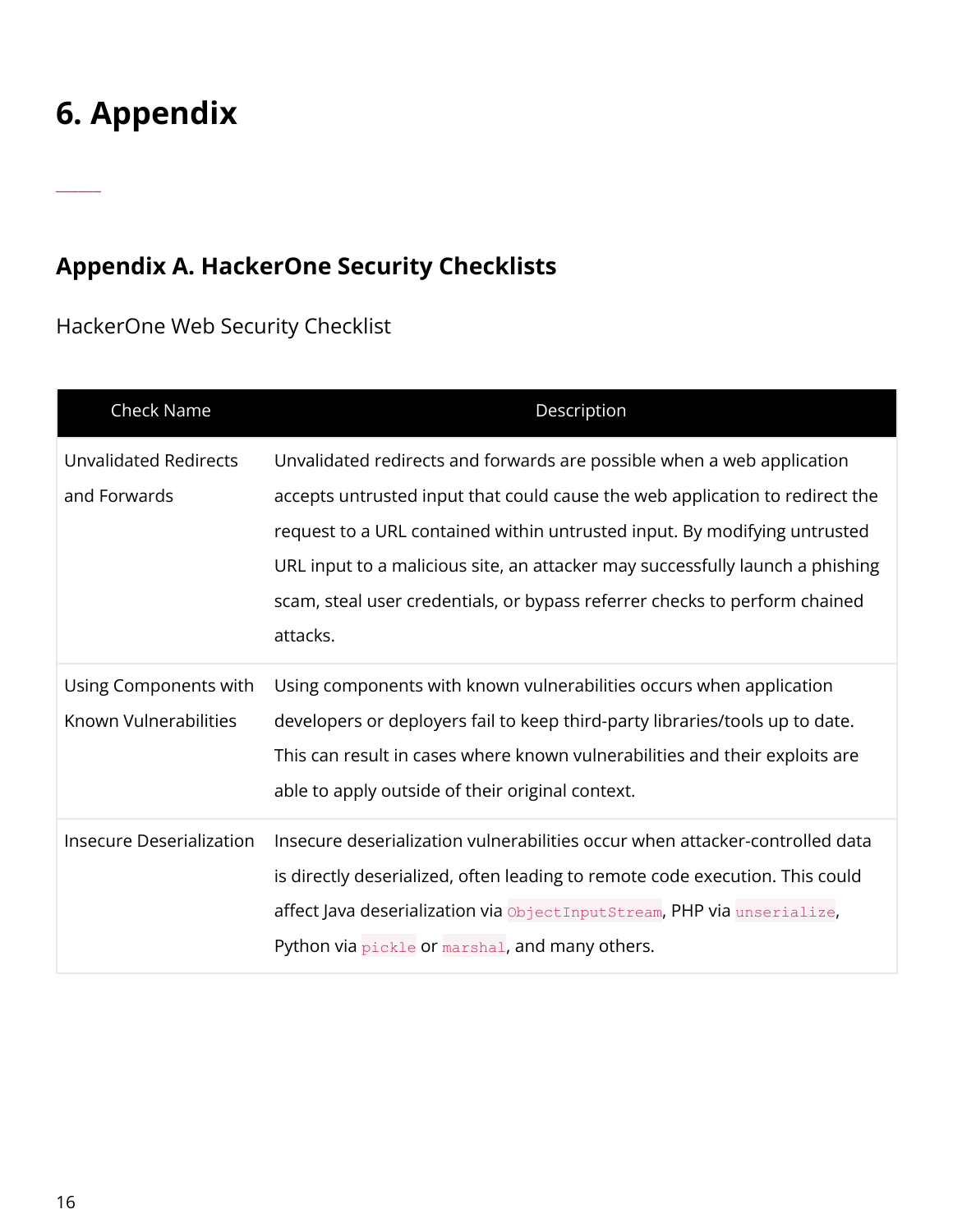| Cross-Site Request<br>Forgery (CSRF)  | Cross-site request forgery (CSRF) is an attack that forces an end user to<br>execute unwanted actions on a web application in which they're currently<br>authenticated. CSRF attacks specifically target state-changing requests, not<br>theft of data, since the attacker has no way to see the response to the forged<br>request. An attacker may be able to trick the users of a web application into<br>executing actions of the attacker's choosing. If the victim is a normal user, a<br>successful CSRF attack can force the user to perform state changing requests<br>like transferring funds, changing their email address, and so forth. If the |
|---------------------------------------|------------------------------------------------------------------------------------------------------------------------------------------------------------------------------------------------------------------------------------------------------------------------------------------------------------------------------------------------------------------------------------------------------------------------------------------------------------------------------------------------------------------------------------------------------------------------------------------------------------------------------------------------------------|
|                                       | victim is an administrative account, CSRF can compromise the entire web<br>application.                                                                                                                                                                                                                                                                                                                                                                                                                                                                                                                                                                    |
| <b>Cross-Site Scripting</b><br>(XSS)  | Cross-site scripting vulnerabilities occur when an application lacks proper<br>output encoding when inserting data into HTML or JavaScript content. This<br>leads to the ability to execute attacker-controlled JavaScript code in the<br>context of a victim browser; this may be a user's browser or a headless<br>browser on the server side.                                                                                                                                                                                                                                                                                                           |
| Security<br>Misconfiguration          | Security misconfiguration occurs when application development or<br>deployment does not follow security best practices. Security<br>misconfiguration can happen at any level of an application stack, including<br>the network services, platform, web server, application server, database,<br>frameworks, custom code, and pre-installed virtual machines, containers, or<br>storage.                                                                                                                                                                                                                                                                    |
| <b>Broken Access Control</b>          | Broken access control occurs when an application lacks thorough permission<br>or role checks. These missing checks typically lead to unauthorized<br>information disclosure, modification or destruction of data, or performing a<br>business function outside of the typical limits of the user.                                                                                                                                                                                                                                                                                                                                                          |
| <b>XML External Entities</b><br>(XXE) | XML external entities vulnerabilities occur when an application is processing<br>untrusted XML while allowing external entity declarations. This often leads to<br>file access, SSRF attacks, and more.                                                                                                                                                                                                                                                                                                                                                                                                                                                    |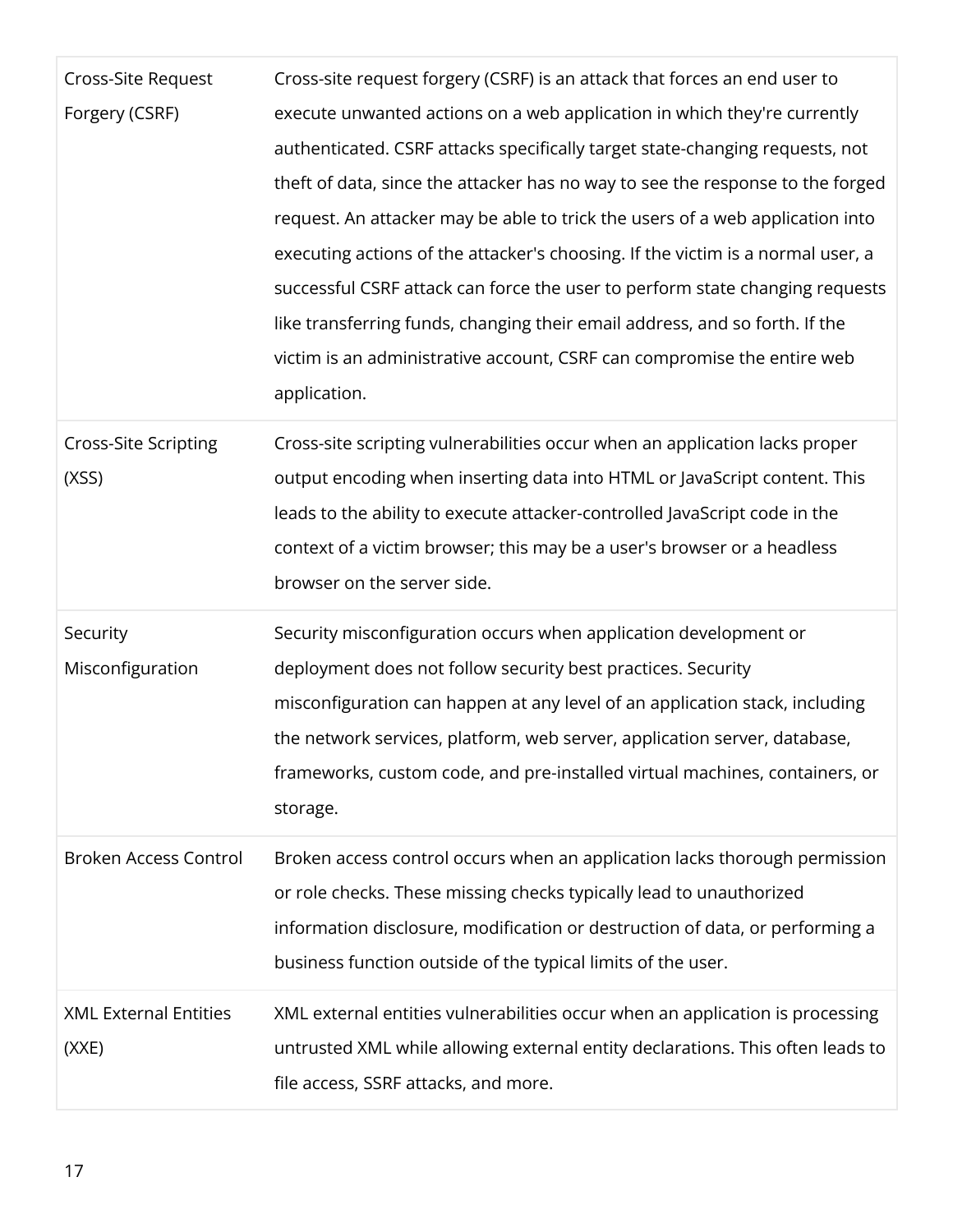| Sensitive Data Exposure      | Sensitive data exposure relates to issues regarding insecure or missing<br>cryptographic protocols. This may affect data transmission, storage, or<br>access.                                                                                              |
|------------------------------|------------------------------------------------------------------------------------------------------------------------------------------------------------------------------------------------------------------------------------------------------------|
| <b>Broken Authentication</b> | Broken authentication occurs when an application lacks controls around the<br>authentication process or session management. This may lead to an attacker<br>being able to compromise an individual account or even a system-wide<br>authentication bypass. |
| Injection                    | Injection flaws occur when unvalidated/unfiltered user-supplied data is used<br>directly by an application. Injection vulnerabilities are often found in SQL<br>queries, OS commands, XML parsers, SMTP headers, expression languages,<br>and ORM queries. |

## <span id="page-17-0"></span>**Appendix B. Test Restrictions**

No testing restrictions were encountered during the engagement.

### <span id="page-17-1"></span>**Appendix C. Tools**

The pentest team used the following tools:

- Burp Suite Pro
- Burp Suite Pro Extensions
- Metasploit
- Acunetix
- Nessus
- OpenVAS
- **Nmap**
- Ffuf